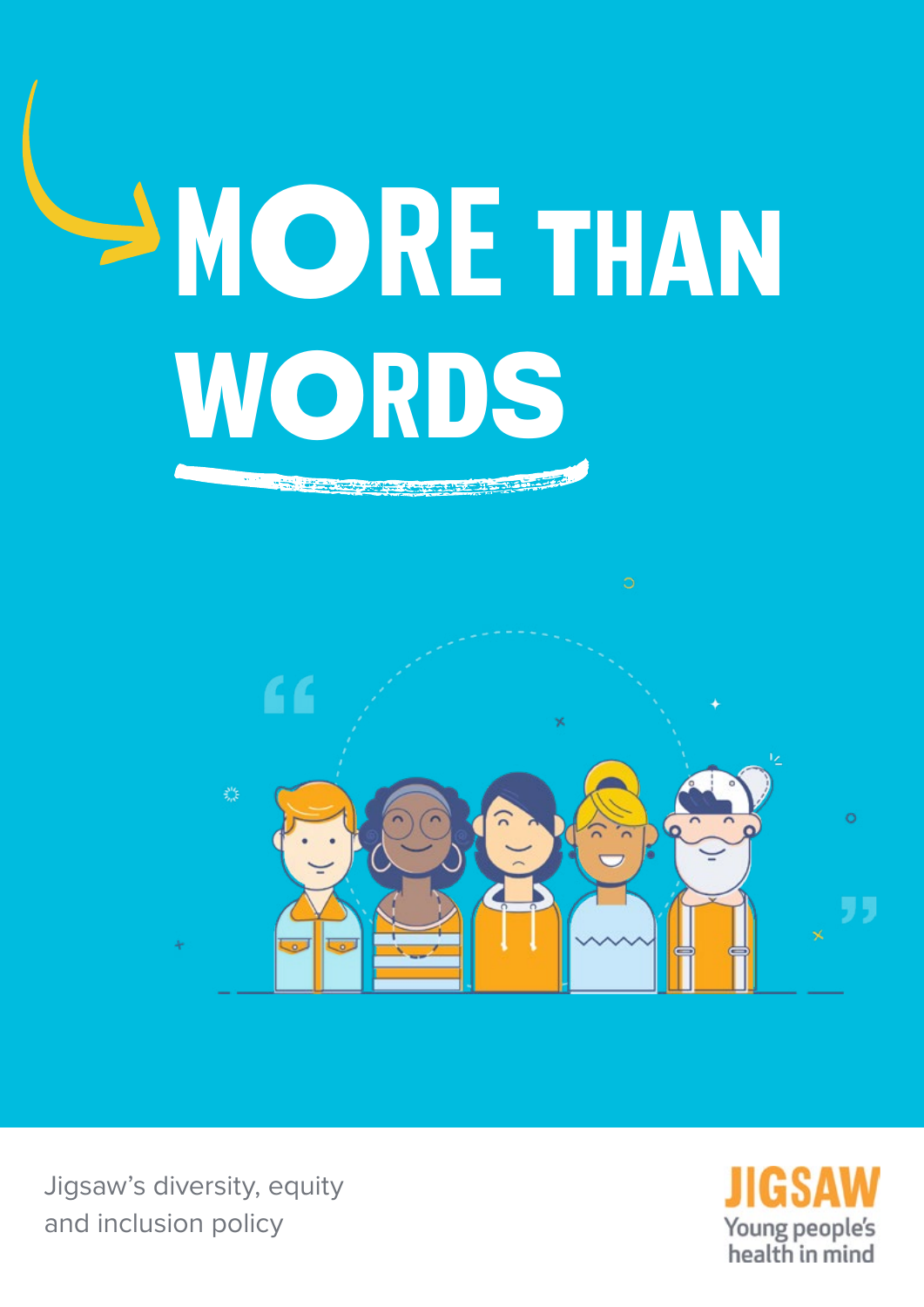#### **Contents**

**[References](#page-4-0)** 

| Introduction          | 04 |
|-----------------------|----|
| In Jigsaw, we believe | 05 |
| Why now?              | 06 |
| Jigsaw's commitment   | ሰ7 |
|                       |    |

| 04 |
|----|
|    |
| 05 |
|    |
| 06 |
|    |
| 07 |
|    |
| 08 |
|    |

**Purpose:** This policy seeks to ensure that support for diversity, equity and inclusion is integrated into decision-making, planning and implementation throughout all structures, services, policies, procedures and practices in Jigsaw.

**Author:** Diversity and Inclusion Consultation Group

**Owner:** Joseph Duffy, CEO

**Issue date:** 1st November 2021

**Renewal date:** One year after issue

**Version:** V1.0

**Approved by:** Senior Management Team – 13th May 2020, Jigsaw Board – 25th May 2021

**Change reason history:** N/A

**Related documents:** Employee Handbook

**Location of documents:** SharePoint (TBC)

**Type of document: Policy** 

### <span id="page-1-0"></span>**Document control record**

**Policy title:** More than words' – Jigsaw's diversity, equity and inclusion policy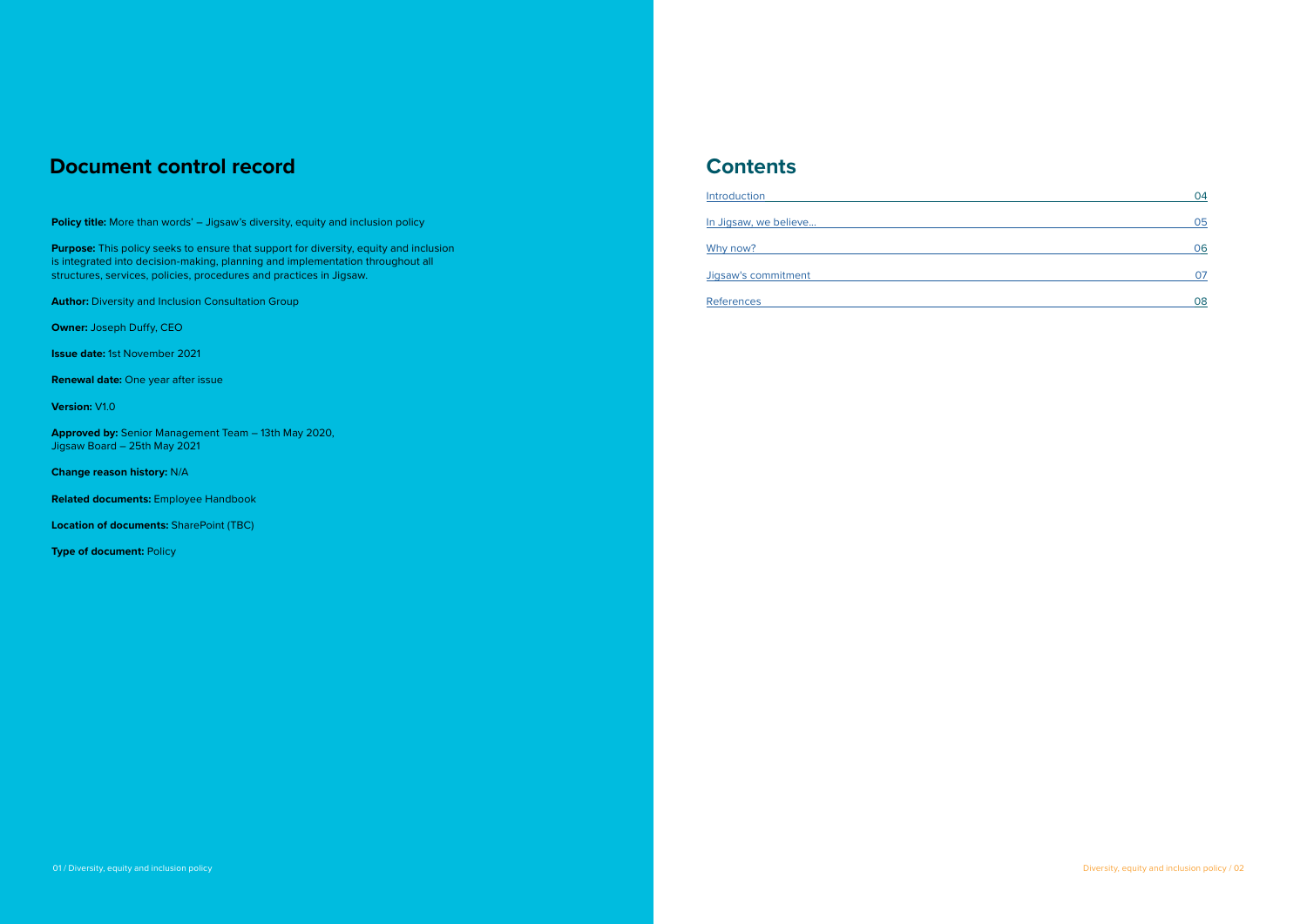<span id="page-2-0"></span>[Running header](#page-1-0)

In line with this vision, Jigsaw as an organisation is committed to promoting and supporting diversity, inclusion and respect for human rights, which can in turn positively impact on our mental health. We believe everyone should be treated with respect and dignity, and we are committed to creating a supportive and inclusive culture, where people feel a sense of belonging, regardless of their background or situation.

Diversity, Equity and Inclusion. They are 'more than words' for us. They are some of the principles that guide how we want to build our teams, cultivate leaders and create an organisation that is diverse, equitable and inclusive for every staff member and service user.

We want to actively promote diversity and inclusion and acknowledge the value that difference brings to our organisation. Characteristics such as gender, civil status, family status, sexual orientation, disability, age, ethnicity, religion and membership of the Traveller community (see appendices) open up alternative ways of perceiving, thinking and acting that enrich our understanding of mental health and each other.

This policy is for all of Jigsaw - staff, board members, volunteers, young people that use Jigsaw's services and those we engage with in our work in schools, communities and fundraising.

When it comes to talking about diversity, equity and inclusion, language and understanding is important. Language in particular carries weight in terms of emotion, respect and personal identity. Therefore, it is

#### **Introduction**

**Heading We believe everyone should be treated with respect and dignity... ""**

8 A New Perspective / Prevention and early intervention and early intervention and early intervention and early intervention d inclusion policy

understandable that some people may feel uncertain or confused about what language to use and what role they play. We are conscious that the language we use in Jigsaw and how we embark upon realising our ambition in relation to diversity, equity and inclusion will take time and will evolve. We will continue to support everyone to listen, learn and update their use of, and Jigsaw's use of language, as appropriate and expect everyone to demonstrate patience and respect to ensure that uncertainty over language and development of our policy does not become a barrier for having important conversations or taking necessary action. Jigsaw's desire is to move forward with urgency and purpose with the creation, realisation and maintenance of a more equitable and inclusive organisation by facilitating the integration of greater representation, fairness, belonging and care into our policies, practices and work places. We have a history of commitment to participation and co-production with young people with lived experience, which is essential to advancing mental health equality. The evidence base tells us that there is a strong relationship between inequality and poorer mental health outcomes, so we are committed to being a youth mental health organisation which promotes fairness and equity.

The overall goal is to work closely across the organisation to ensure that support for diversity and inclusion is integrated into decision-making, planning and implementation throughout all structures, services, policies, procedures and practices in Jigsaw.

Jigsaw's vision is of an Ireland where every young person's mental health is valued and supported.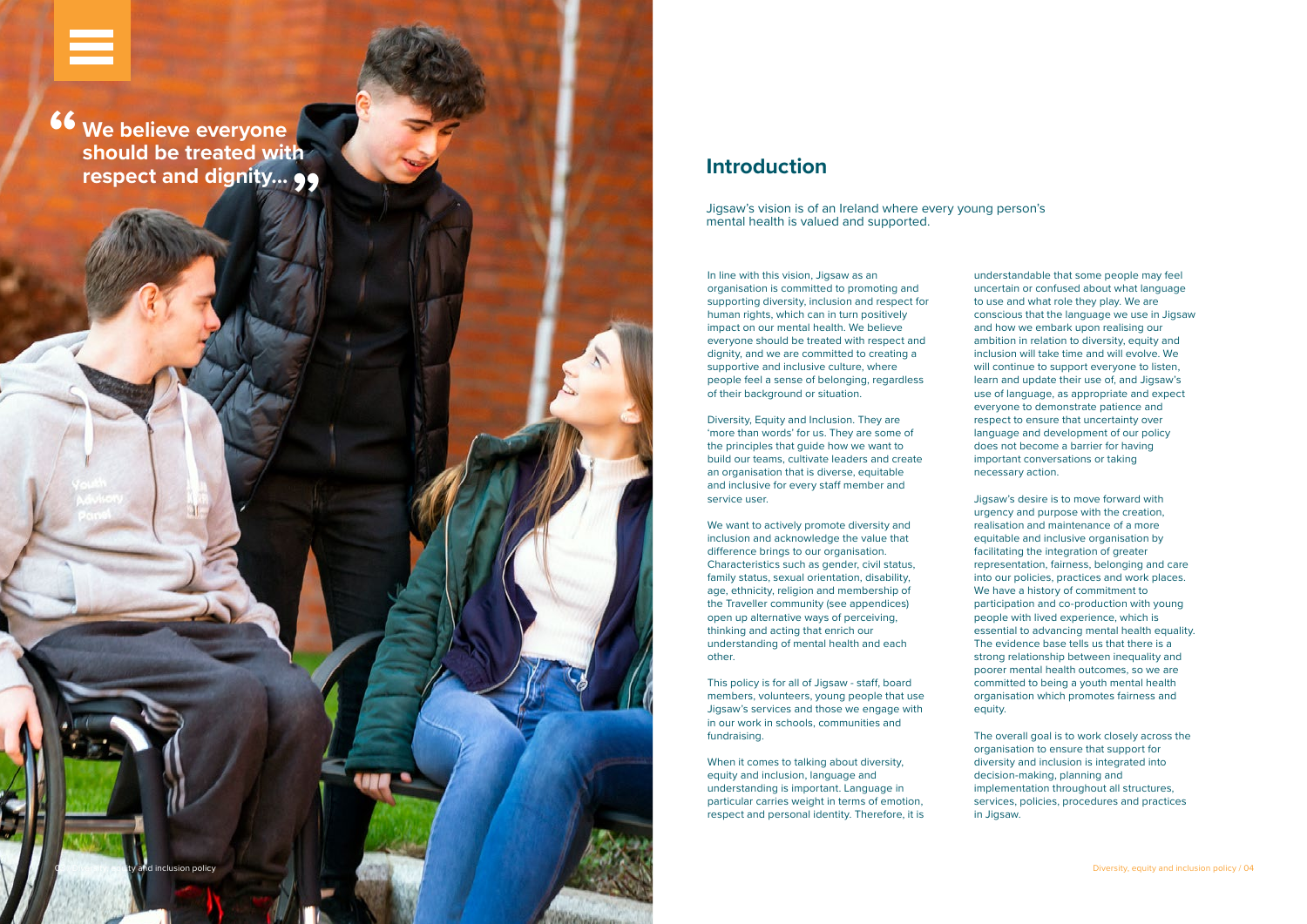**Diversity** embraces the different identities, experiences and circumstances of our staff, our volunteers and the people that use our services and supports. We are in agreement with Amnesty International's statement "Diversity recognises and celebrates difference as something which is positive and beneficial to us all".

**Equity** refers to fairness and justice and is distinguished from equality: Whereas equality means providing the same to all, equity means recognising that we do not all start from the same place and must acknowledge and make adjustments to imbalances.

**Inclusion** is the action or state of including or being included within a group or structure. It involves authentic and empowered participation and a true sense of belonging. An inclusive environment is one where everyone feels a sense of belonging, respect and value.

Diversity, equity and inclusion policy / 06

<span id="page-3-0"></span>

## **In Jigsaw, we believe...**

# **Why now?**

Ireland is changing as a country. Jigsaw, in everything it does, strives to respect, support and ensure the inclusion of all voices and cultures that make up Ireland today, from all sections of society, from existing and new communities, people with disabilities and people from all social backgrounds, ethnicities and traditions. This policy is the foundation to support the achievement of the above and advance change that we want to embrace and achieve. Here at Jigsaw, we pride ourselves on being a progressive and compassionate organisation with young people at the centre. We know through our research, My World Survey 2 (Dooley et al, 2019) and international studies (Grollman, 2012; Mueller et al, 2015) that young people who report experiences of discrimination have poorer mental health. We want to work towards creating an environment which is more tolerant, accepting and supports mental health.

**Here at Jigsaw, we pride ourselves on being a progressive and compassionate organisation with young people**  at the centre. **99 "**

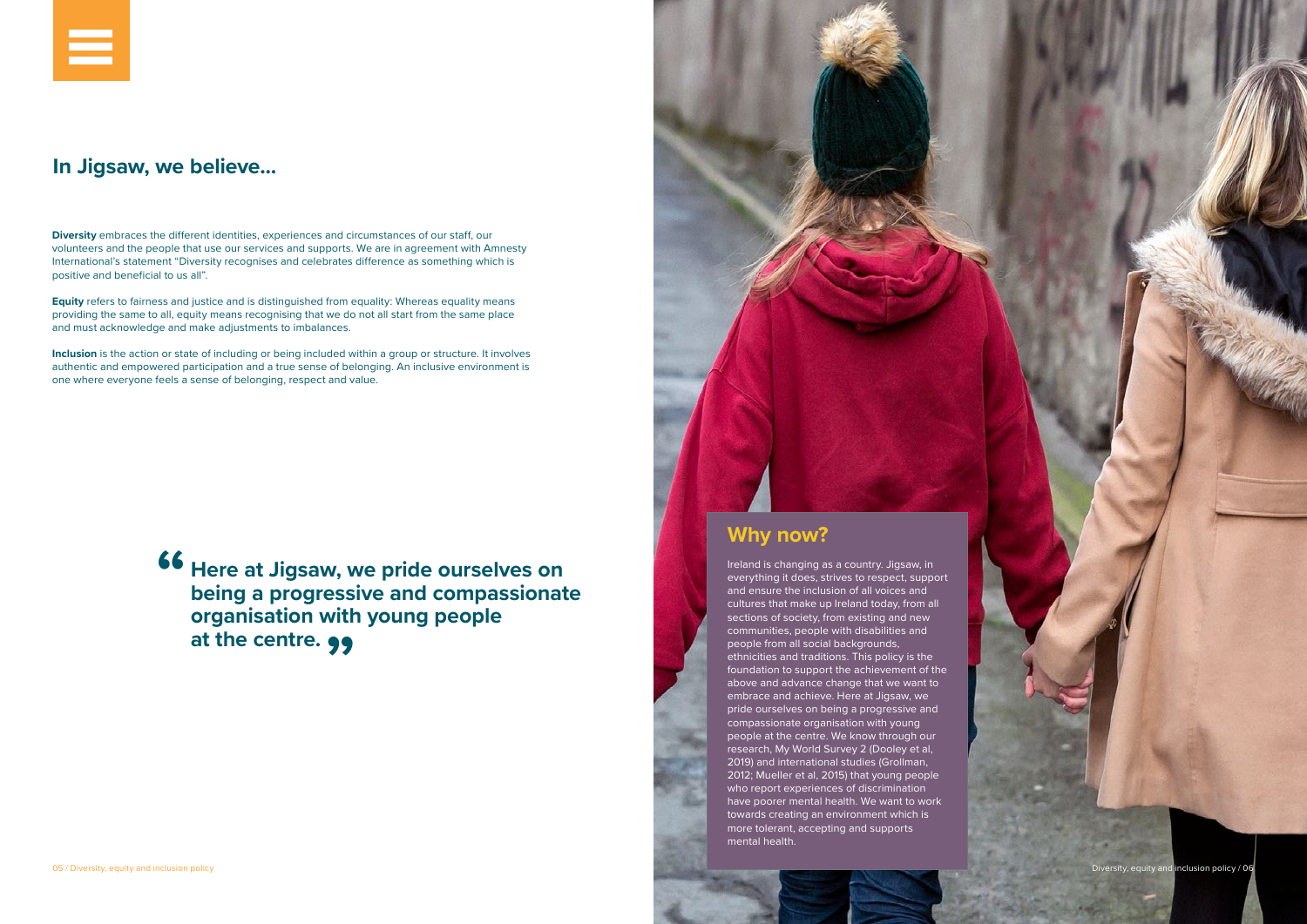

In working to challenge discrimination and promote equity of opportunity and treatment, we make the following commitments:

- We will assess, implement and report on progress towards promoting diversity, equity and inclusion in Jigsaw
- We will strive to work through a responsive practice lens through our daily work, by listening closely to young people who experience exclusion in their everyday lives and reflecting on how Jigsaw can best adapt and respond to meet their needs
- We will ensure that, in their interactions with Jigsaw, no staff or service users, or those we engage with in our work in schools, communities and fundraising are discriminated against or treated less fairly on the bases of gender, civil status, family status, sexual orientation, disability, age, ethnicity, religion and membership of the Traveller community
- We will make reasonable adjustments to accommodate people with disabilities or groups of people who may be disadvantaged in society and take positive measures to promote equality of opportunity
- We will seek to attract, support and develop a diverse and culturally competent work force
- We will endeavour, through our day-today work, to use evidence to inform decisions and best practice around diversity and inclusion
- We will seek to work in partnership with organisations to promote diversity, equity and inclusion

**It is everyone's responsibility to actively contribute to bring this policy to life, to have open conversations and engage in actions that promote diversity, equity and inclusion in all that we do in Jigsaw.** 

**Let us work together, strive to be ambitious, so this policy is indeed more than words.** 



# <span id="page-4-0"></span>**Jigsaw's commitment**

Jigsaw is committed to actively challenging discrimination, promoting equality and protecting the human rights of staff and service users and those we engage with in schools, communities and fundraising. Jigsaw has a duty to promote diversity, equity and inclusion in our work and to account for progress on this in our annual report.

#### **References**

Dooley, B., O'Conor, C., Fitzgerald, A. & O'Reilly, A. (2019) My World Survey 2. The National Study of Youth Mental Health in Ireland. UCD: Dublin.

Grollman, E. A. (2012). Multiple Forms of Perceived Discrimination and Health among Adolescents and Young Adults. Journal of Health and Social Behavior. <https://doi.org/10.1177/0022146512444289>

Mueller, A. S., James, W., Abrutyn, S., & Levin, M. L. (2015). Suicide ideation and bullying among US adolescents: Examining the intersections of sexual orientation, gender, and race/ethnicity. American Journal of Public Health.

<https://doi.org/10.2105/AJPH.2014.302391>

**Let us work together, strive to be ambitious, so this policy is indeed more than words. 99 "**

₩